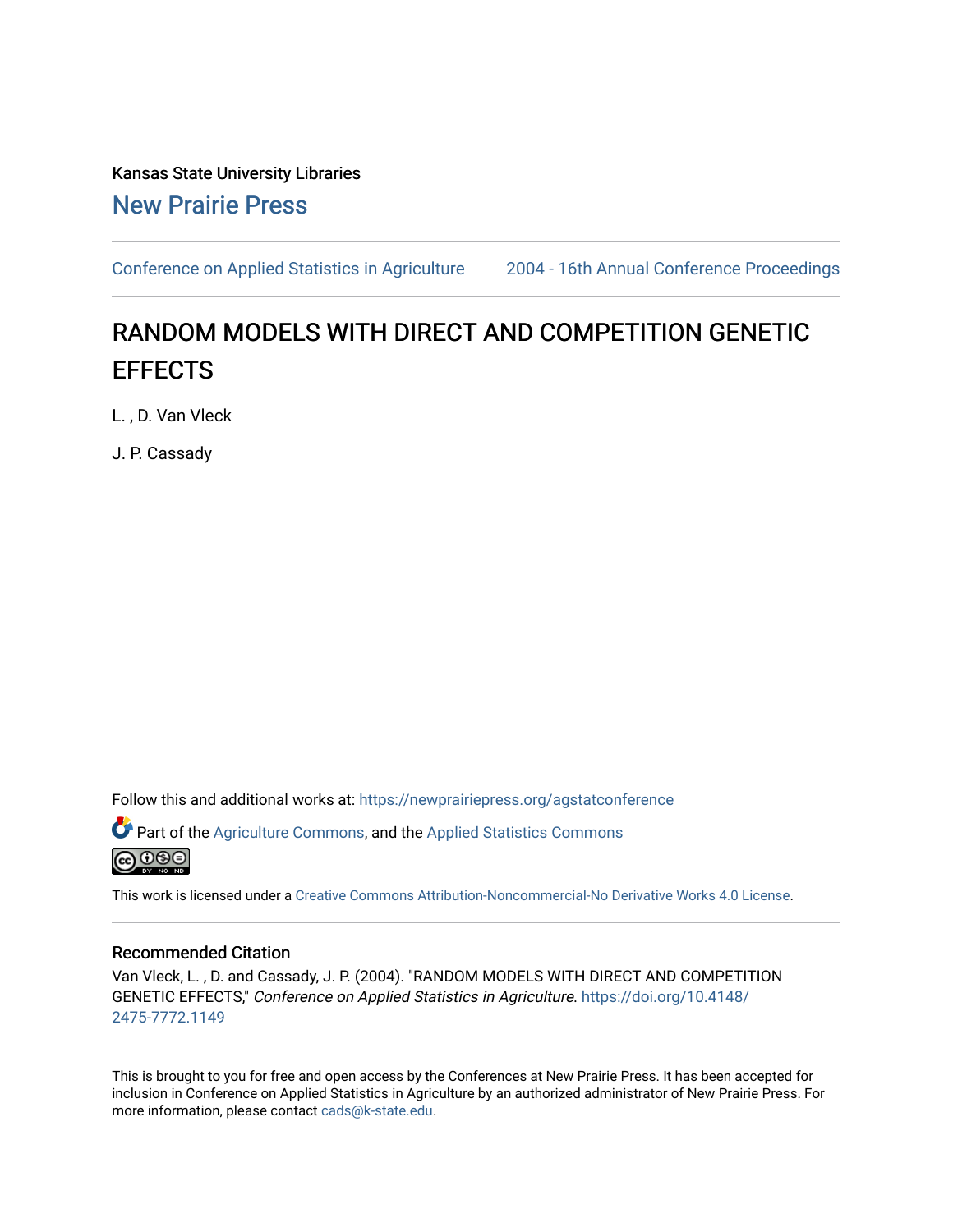### **RANDOM MODELS WITH DIRECT AND COMPETITION GENETIC EFFECTS**

L. D. Van Vleck<sup>1</sup>, and J. P. Cassady<sup>2</sup>

## <sup>1</sup>USDA, ARS, USMARC, Lincoln, NE 68583-0908 and <sup>2</sup>North Carolina State University, Raleigh, NC

#### **Abstract**

 Livestock producers often select for animals which are genetically superior for yield. Competition among animals in the same pen may affect yield of pen mates. If competitiveness has a genetic component, selection should be for direct genetic effects for yield and for genetic effects of competitiveness on yield of penmates (Muir and Schinkel, 2002). This simulation study examined estimates of variance components from models which ignored competition effects. A population structure of 642 related animals was created. Random effects were residual and pen effects and direct and competition genetic values with genetic correlation. Conclusions, based on 400 replications for 16 different sets of variance parameters, were that competition effects, if ignored, may inflate estimates of pen variance and of direct genetic variance and that ignoring pen effects may increase estimates of the genetic correlation and both genetic variances. Key words: Associative Effects, Genetic Correlation, REML

#### **Introduction**

 Competition or associative effects as introduced by Muir and Schinkel (2002) may affect performance of other animals in the same pen. Such effects may have a genetic component just as performance is attributed in part to genetic effects of an animal. Thus two genetic effects of each animal may contribute to the phenotypes for performance of animals in a pen. The competition effects of the competitors are imbedded in the phenotype of the animal with the measured performance. Animal breeders have, for many years, dealt with another imbedded trait – the phenotype of the mother for mothering ability for a trait such as weaning weight in beef cattle which may include production of milk for her progeny (e.g., Willham, 1963). The typical jargon common to statistical packages used by animal breeders is to call this a "second" animal effect. The following equations show how the maternal phenotype is imbedded in the direct phenotype of a calf for weaning weight. P(calf) is the measurement of weaning weight of the calf. G(calf) and E(calf) are the traditional additive genetic and random environmental factors which influence weaning weight of the calf. MG(dam), ME(dam), and TE(dam) are the maternal additive genetic and maternal permanent environmental effects of the mother on growth of the calf and a maternal temporary environmental effect. The maternal effects are part of E(calf) so the simple traditional model can be expanded. E\*(calf) is the remainder of E(calf) that is not associated with the maternal effects. Because  $TE(dam)$  and  $E^*(cal)$  cannot be separated, they are combined into  $E^{**}$ . The phenotypic variance  $V(P)$  can be partitioned similarly but may contain a non-zero covariance between the direct genetic value of the calf and the maternal genetic value of its dam because they are related.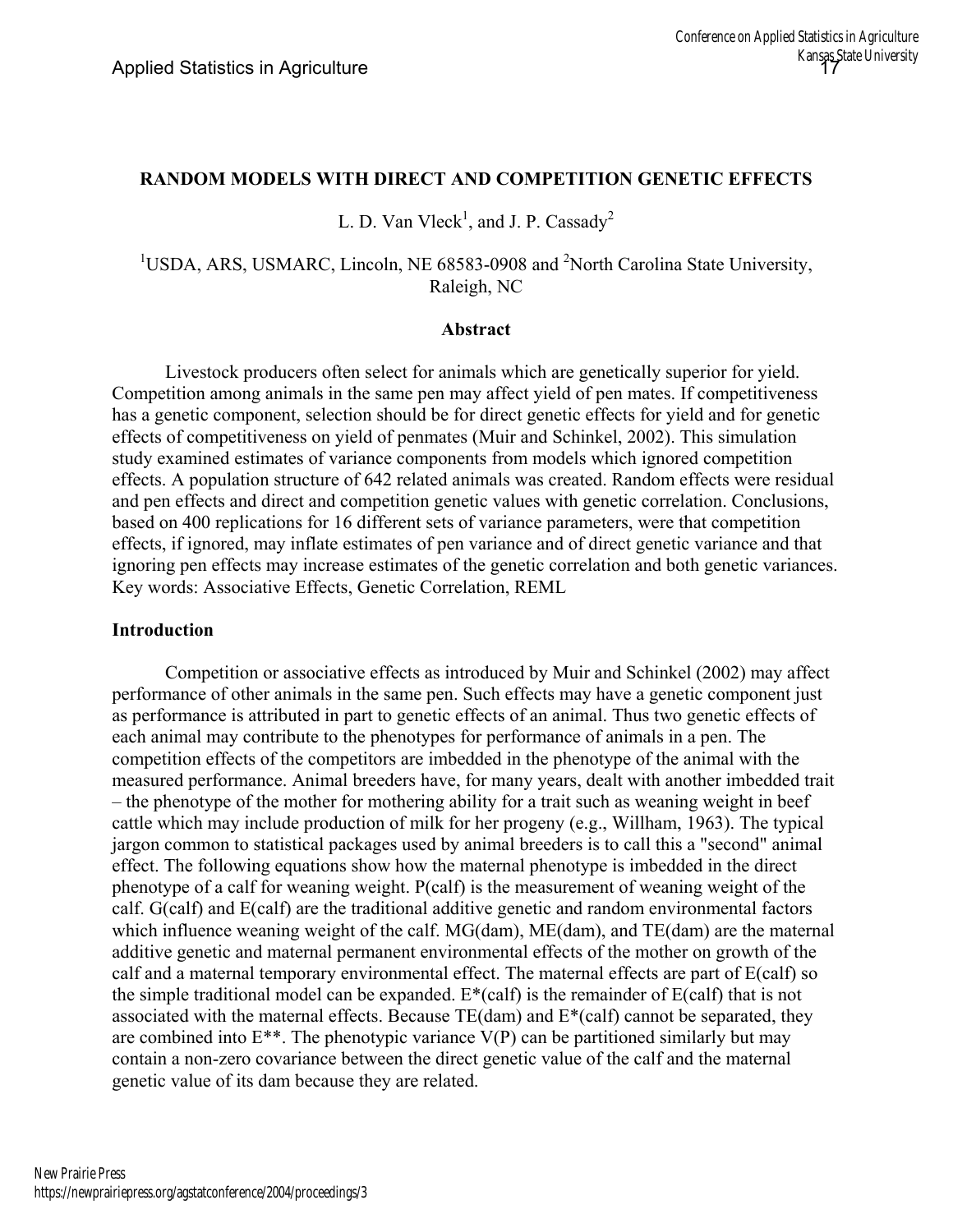$P(\text{calf}) = \text{Fixed effects} + G(\text{calf}) + E(\text{calf})$  with  $E(\text{calf}) = MG(dam) + ME(dam) + TE(dam) + E*(calf)$  $P(calf) = Fixed effects + G(calf) + MG(dam) + ME(dam) + E**$  The calf is related to its dam by 1/2. Thus, COV[G(calf), MG(dam)] =  $(1/2)$   $\sigma$ <sub>GM</sub> and  $V(P) = \sigma_G^2 + \sigma_M^2 + 2(1/2)\sigma_{GM} + \sigma_{ME}^2 + \sigma_E^2$  \*\* where  $\sigma_G^2$  is the direct additive genetic variance,  $\sigma_M^2$  is the maternal additive genetic variance,  $\sigma$ <sub>GM</sub> is the direct-maternal additive genetic covariance,  $\sigma_{ME}^2$  is the maternal permanent environmental variance, and  $\sigma_{\rm E}^2$  \*\* is the residual variance.

 The environmental or residual terms for the direct and maternal traits are combined in the phenotype which contains the imbedded maternal trait. Note that the phenotypic variance includes a covariance between the direct genetic effect for the calf and the maternal genetic effect of its mother. Although in the expectation of the square of the model, there are two covariance terms, the final coefficient is one because the mother with the maternal genetic effect and her progeny with the direct genetic effect are related by one-half.

 A competition effect is also an imbedded trait. The following equations for three pen mates can be generalized to any number of pen mates (competitors) but three will be enough to describe the basic principles.

 $P(pig 1)$  = Fixed effects + G(pig 1) + E(pig 1). With 2 competitors  $E(pig 1) = C(pig 2) + CE(pig 2) + C(pig 3) + CE(pig 3) + E*(pig 1)$  $P(pig 1) = Fixed effects + G(pig 1) + C(pig 2) + C(pig 3) + E^{**}(1)$  $P(pig 2) =$  Fixed effects + G(pig 2) + C(pig 1) + C(pig 3) +  $E^{**}(2)$  $P(pig 3) = Fixed effects + G(pig 3) + C(pig 1) + C(pig 2) + E^{**}(3)$ 

 As with the maternal effects model, random environmental contributions (CE) to an animal's competitiveness are combined with direct residual effect of the animal with the measured record. In the last 3 equations, the C terms are additive genetic competition effects.

 As with the direct-maternal effects model, the competition effects of an animal's competitors are part of the environmental effect for the performance of the measured animal. With competition effects, there can be more than one imbedded competition phenotype. The combined residual term in the model for the measured trait contains the direct environmental effect of the animal as well as the competition environmental effects of its competitors. The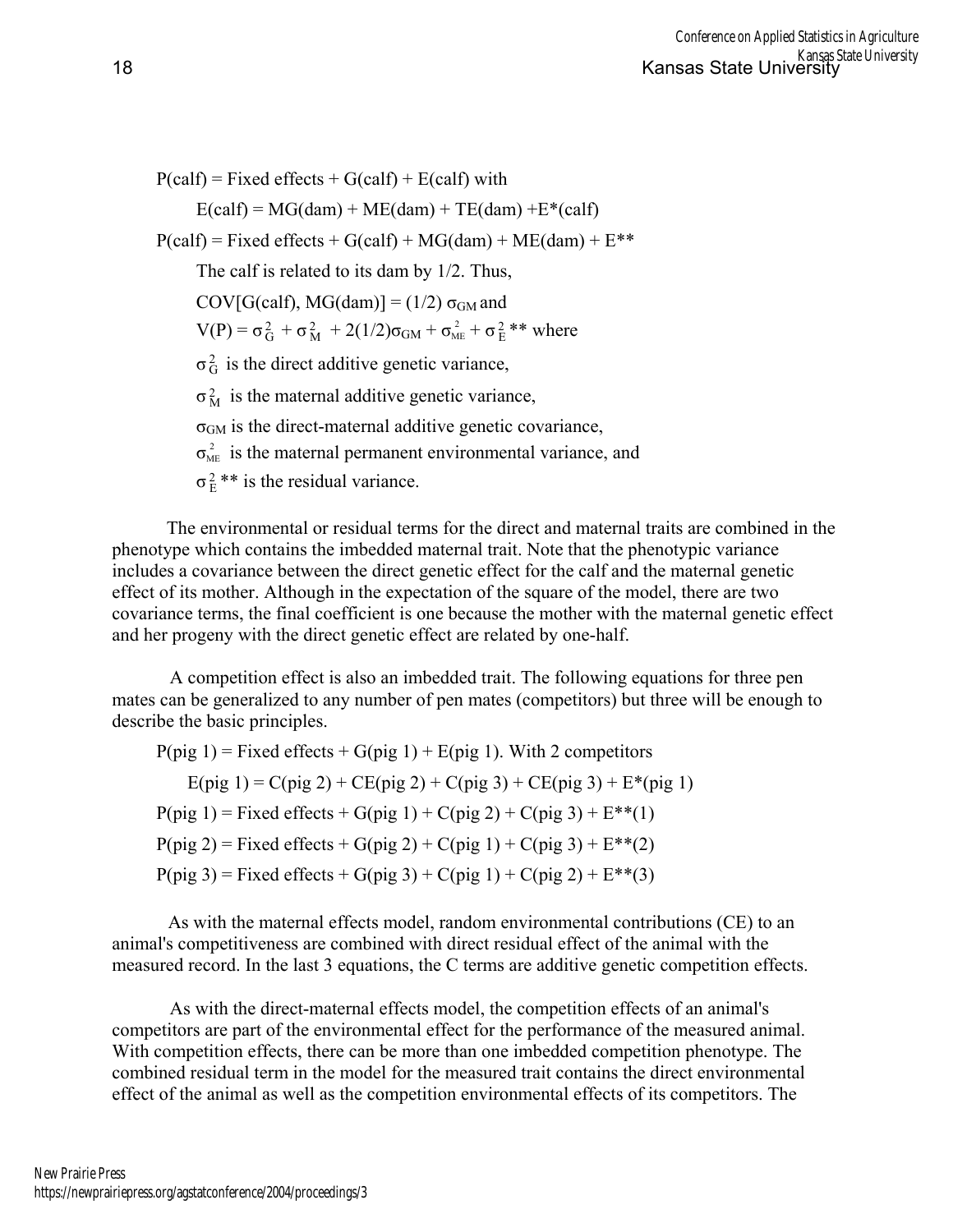animal with a measured phenotype will also have its competition phenotype imbedded in the measured phenotypes of its pen mates.

What should be noted is that with the competition model:

- 1) there may be more than one, "second" animal effect,
- 2) the competitors may or may not be related to the animal with a record,
- 3) the "second" animals, may or may not be related,
- 4) G(pig 1) and C(pig 1) may have an additive genetic covariance (between an animal's direct and competition additive genetic effects), and
- 5) the phenotypic variance will depend on genetic covariances between direct and competition effects of relatives, relationships among competitors, and number of competitors.

 The phenotypic variance can become complicated. With the direct-maternal effects model, only two animals were involved in the covariance term in the phenotypic variance as one animal contributed to the direct genetic value and its mother to the maternal genetic value. As illustrated in the following equations with one and two competitors, the phenotypic variance will depend on the number of competitors and the genetic relationships among the competitors in the same pen.

With one competitor (j) and  $y_i$ , the measurement on animal i:

$$
V(y_i) = \sigma_G^2 + \sigma_C^2 + 2(a_{ij})\sigma_{GC} + \sigma_E^2
$$

where  $a_{ij}$  is the numerator relationship between animals i and j,  $\sigma_G^2$  is the direct additive genetic variance,  $\sigma_C^2$  is the competition additive genetic variance,  $\sigma_{GC}$  is the covariance between direct and competition additive genetic values of an animal and  $\sigma_{\rm E}^2$  is the remaining residual variance.

With two competitors (*j* and *k*)

$$
V(y_i) = \sigma_G^2 + 2(1 + a_{jk})\sigma_C^2 + 2(a_{ij} + a_{ik})\sigma_{GC} + \sigma_E^2
$$

If the competitors are full sibs;

 $(a_{jk} = a_{ij} = a_{ik} = 0.50)$ .

The inverse of the numerator relationship matrix (Henderson, 1975b, 1976) and the mixed model equations for the individual animal model allowed partitioning of the phenotypic variance for the direct-maternal effects model into direct genetic variance, maternal genetic variance, direct-maternal genetic covariance, and residual variance.

 When one of us called the other to ask if the MTDFREML program could be modified to partition direct and competition genetic variances, the answer was a cautious, yes. The modifications were made and seemed successful in assigning the proper coefficients to the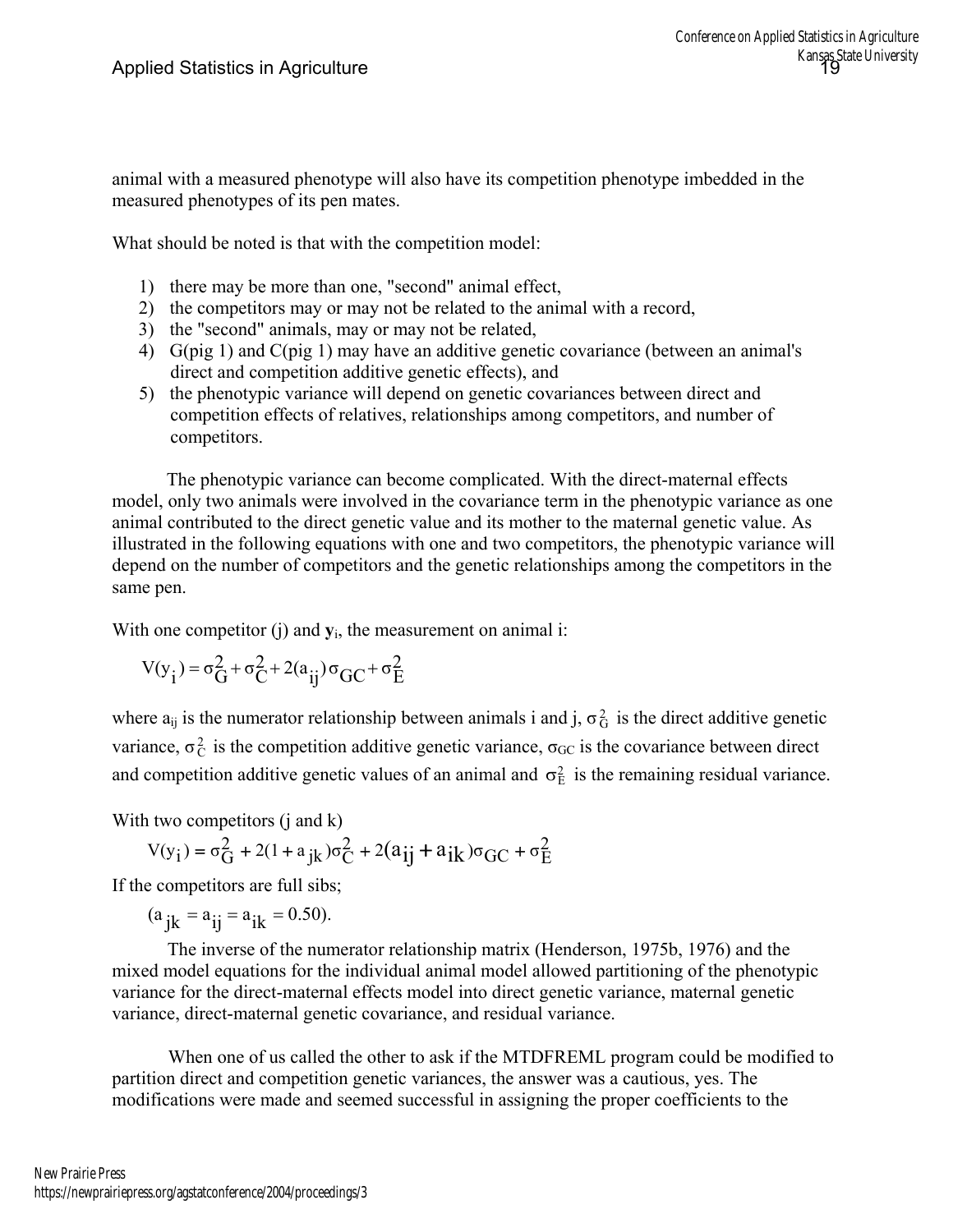augmented coefficient matrix (Henderson, 1977) and functions of the records to the right hand side vector of the mixed model equations so that more than one "second" animal effect would be accommodated. As no other program was then available for checking, a set of simulated data was analyzed with one replicate. The solutions resembled the variance parameters put into the simulation although one, or even thousands, of simulations would not prove that the REML algorithm could recover the variance parameters in general (although thousands would be more comforting than a single replicate). In addition, with real data, a pen effect would also be contained in the jumble of direct and competition effects included in the imbedded competition effects model. What is likely to happen with real data is that either or both competition and pen effects might be ignored. Therefore, in addition to doing enough analyses to be comfortable that the REML algorithm could untangle direct and competition and pen effects, a simulation study was done to determine the effect on other variance components when pen effects were ignored, when competition genetic effects were ignored, and when the direct-competition genetic covariance was ignored. In addition, what happens when pen effects, simulated as random effects, are considered to be fixed effects in the REML analysis was investigated.

## **Methods**

 The simulation was for a relatively typical small experiment with two generations of records with no selection. An initial six unselected and unrelated boars were mated to five unselected and unrelated sows to produce in the first generation 30 litters of 10 pigs each. To produce generation two, one female was chosen randomly from each of the 30 litters of generation one. Each of six additional unrelated foundation boars was mated to 5 of those 30 females to produce a total of 30 litters of 10 pigs each in generation two.

 The pigs with measurements would be related as full sibs, as paternal half sibs, and as maternal half sibs with some less close relationships across generations one and two. Within each generation, 6 pigs were assigned randomly to each of 50 pens.

- In total: 1)  $6 + 6 + 30 + 300 + 300 = 642$  animals were in the genetic relationship matrix 2) 600 pigs had records in
	-
	- 3) 100 pens (50 each generation)

For the simulation without selection:

- 1) correlated direct and competition genetic effects (**G**i and **C**i) were needed for each of the 642 animals with numerator relationships corresponding to the mating plan,
- 2) a random residual effect (**E**i) was needed for each of the 600 animals with records, and
- 3) a random pen effect (**P**j) was needed for each of the 100 pens.

The genetic relationship matrix,  $A_{+}$ , for this design is fixed by the mating structure and is effectively the same for each replication and can be used to simulate the direct and competition genetic values for the  $642$  animals in the pedigree file. An easy way to calculate  $A_+$  was to use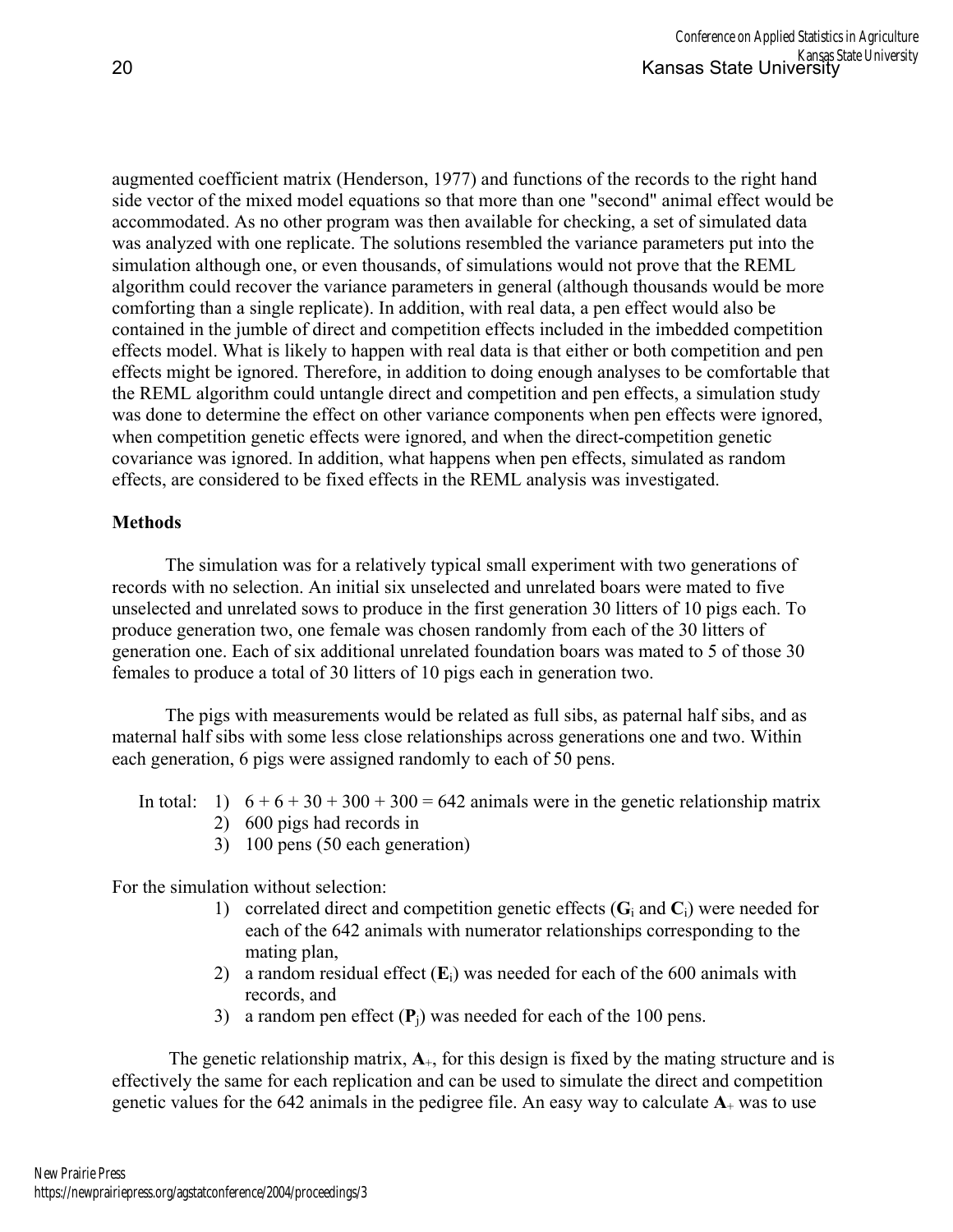the MTDFNRM program in the MTDFREML (Boldman et al., 1995) package to compute  $A_{+}^{-1}$ with the Henderson-Quaas rules (Henderson, 1976; Quaas, 1976)  $(A_+^{-1}$  is typically needed in the mixed model coefficient matrix for an animal model as described later.) Then a subroutine was used to invert  $A^{-1}$  to obtain  $A^{+}$ . Then, as will be described, the necessary Choleski factor of  $A^{+}$ was obtained,  $L_A$  (Van Vleck, 1994). For all replicates, only the initial  $L_A$  will be needed.

 To build in the genetic covariance and direct and maternal genetic variances, the Choleski factor, **L**V, was obtained for

$$
G_0 = \begin{pmatrix} \sigma_G^2 & \sigma_{GC} \\ \sigma_{GC} & \sigma_C^2 \end{pmatrix}.
$$

For each set of genetic variance parameters,

 $L_A \triangleleft L_V$  was needed where  $\triangleleft$  is the direct product operator.

When the set of variance parameters was changed, a new  $L_V$  was needed but not a new  $L_A$ .

To simulate the paired direct and competition genetic effects  $(G<sub>i</sub>$  and  $C<sub>i</sub>)$  for each animal i, a vector, v, of pseudo random normal (0,1) variables was generated of length 2 x 642. Then

 $(L_A \mathcal{Q} L_V)$ **v** produced the vector of 2 x 642 genetic values:  $(G_1, C_1, \ldots, G_{642} C_{642})'$ .

Note that the variance-covariance matrix for v is  $V(v) = I$ , then

$$
\mathbf{V}[(\mathbf{L}_{A}\mathbf{Q}\mathbf{L}_{V})\mathbf{v}] = (\mathbf{L}_{A}\mathbf{Q}\mathbf{L}_{V})\mathbf{V}(\mathbf{v})(\mathbf{L}_{A}\mathbf{Q}\mathbf{L}_{V})'
$$

$$
= (\mathbf{L}_{A}\mathbf{Q}\mathbf{L}_{V})(\mathbf{L}_{A}\mathbf{Q}\mathbf{L}_{V})' = \mathbf{A}\mathbf{Q}\mathbf{G}_{o}
$$

which is the variance-covariance matrix for the 642 pairs of direct and competition genetic effects.

 For each simulation, 100 pen effects and 600 residual effects were simulated from pseudo random normal variables  $[v_i (j = 1, ..., 100)]$  and  $[v_k (k = 1, ..., 600)]$  as  $\sigma_{p}v_i$  and  $\sigma_{E}v_k$  where  $\sigma_{p}$ and  $\sigma_E$  are the model standard deviations for pen and residual effects.

Table 1 shows the 16 combinations of variance parameters simulated.

The direct genetic and environmental variances  $\sigma_G^2$  and  $\sigma_E^2$  were the same for all combinations of variance parameters (16 and 16) but the other variances and the covariance varied;  $\sigma_p^2$  from relatively large (10) to small (1), to almost, but not quite, zero (0.1);  $\sigma_{GC}$  so that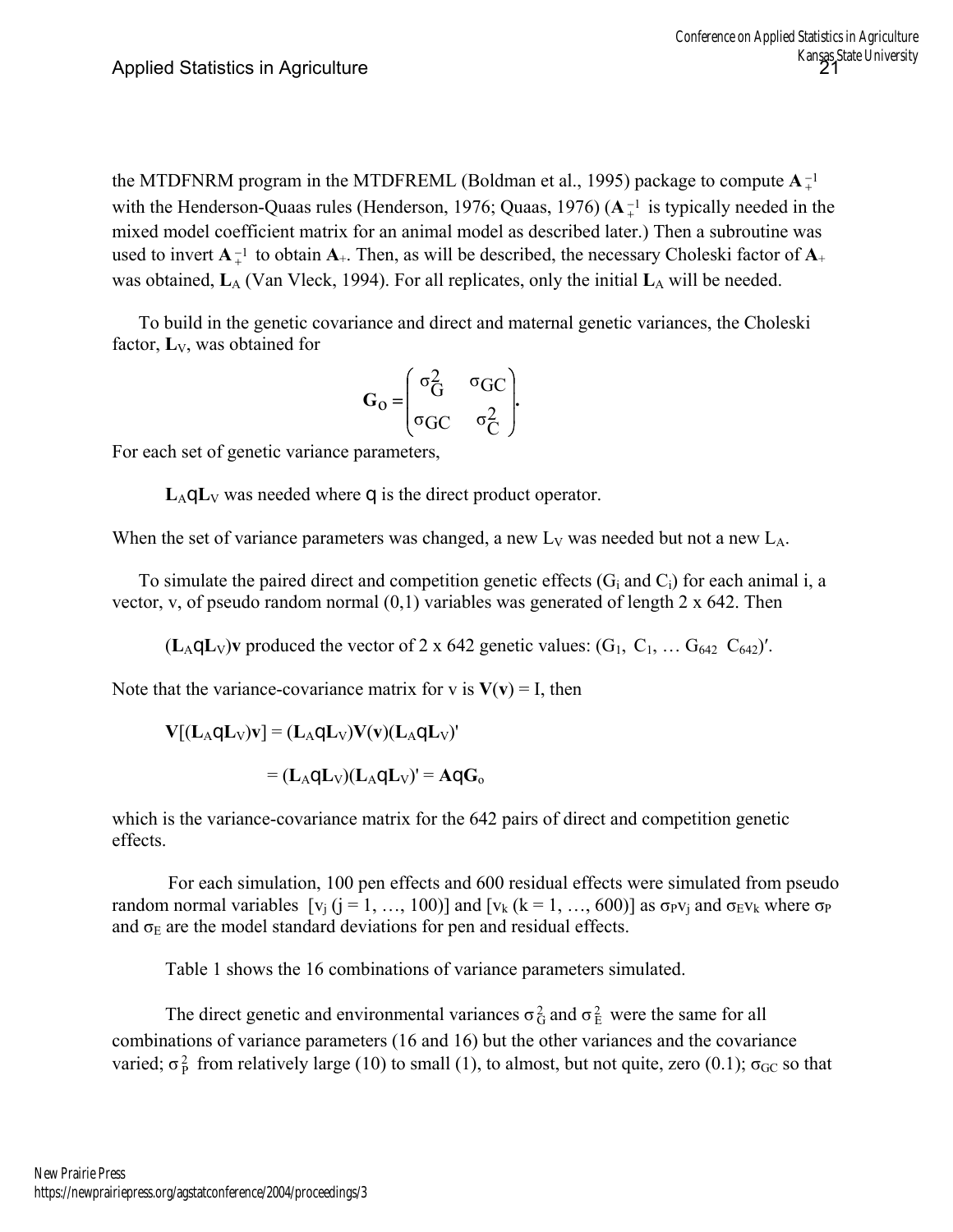the genetic correlation varied between -0.25 and +0.25 with almost zero for small  $\sigma_{GC}$ ; and  $\sigma_C^2$ from 1 to 4 (about 2% to 10% of phenotypic variance).

For each of the 16 sets of variance parameters, 400 replicates were simulated.

 Each replicate was analyzed with eight different statistical models as shown in Table 2. A zero in Table 2 indicates the component was ignored in the model for that analysis. The last three models treated pen effects as fixed even though simulated as random effects (Table 1).

 The full model for the simulation and for statistical analyses (Model 1 or Model 6 with pens as fixed effects) is:

 $\mathbf{y} = \mathbf{X}\boldsymbol{\beta} + \mathbf{Z}_+\mathbf{g}_+ + \mathbf{W}_+\mathbf{c}_+ + \mathbf{S}\mathbf{p} + \mathbf{e}$  where

**g**+ is the augmented vector of direct genetic effects,

**c**+ is the augmented vector of competition genetic effects,

**p** is the vector of random pen effects (with Model 6 they are assumed to be fixed effects),

**e** is the vector of random residuals, and

**X**,  $\mathbf{Z}_+$ ,  $\mathbf{W}_+$  and  $\mathbf{S}$  are incidence matrices which associate effects in  $\beta$ ,  $\mathbf{g}_+$ ,  $\mathbf{c}_+$ , and  $\mathbf{p}$  with  $\mathbf{v}$ .

The **g**+ and **c**+ vectors are augmented for animals in the pedigree but without records. The corresponding columns of  $\mathbb{Z}_+$  and  $\mathbb{W}_+$  will contain only zeroes for animals without records. This augmentation allows use of the Henderson-Quaas rules for easy calculation of  $A^1_+$ . Solutions to the equations and estimates of variance components will be the same as when not augmented (Henderson, 1977).

The variance structure with random pen effects is:

$$
\mathbf{v} \begin{pmatrix} \mathbf{g} + \\ \mathbf{c} + \\ \mathbf{p} \\ \mathbf{e} \end{pmatrix} = \begin{pmatrix} \mathbf{A} + \sigma_{\mathbf{G}}^2 & \mathbf{A} + \sigma_{\mathbf{G}}C & 0 & 0 \\ \mathbf{A} + \sigma_{\mathbf{G}}C & \mathbf{A} + \sigma_{\mathbf{C}}^2 & 0 & 0 \\ 0 & 0 & \mathbf{I}_{\mathbf{P}}\sigma_{\mathbf{P}}^2 & 0 \\ 0 & 0 & 0 & \mathbf{I}_{\mathbf{e}}\sigma_{\mathbf{E}}^2 \end{pmatrix}
$$

Let

$$
G_{0} = \begin{pmatrix} \sigma_{G}^{2} & \sigma_{GC} \\ \sigma_{GC} & \sigma_{C}^{2} \end{pmatrix}
$$
 so that  

$$
G_{0}^{-1}\sigma_{E}^{2} = \begin{pmatrix} g^{GG} & g^{GC} \\ g^{GC} & g^{CC} \end{pmatrix}
$$
 and  $\lambda = \sigma_{E}^{2}/\sigma_{P}^{2}$ .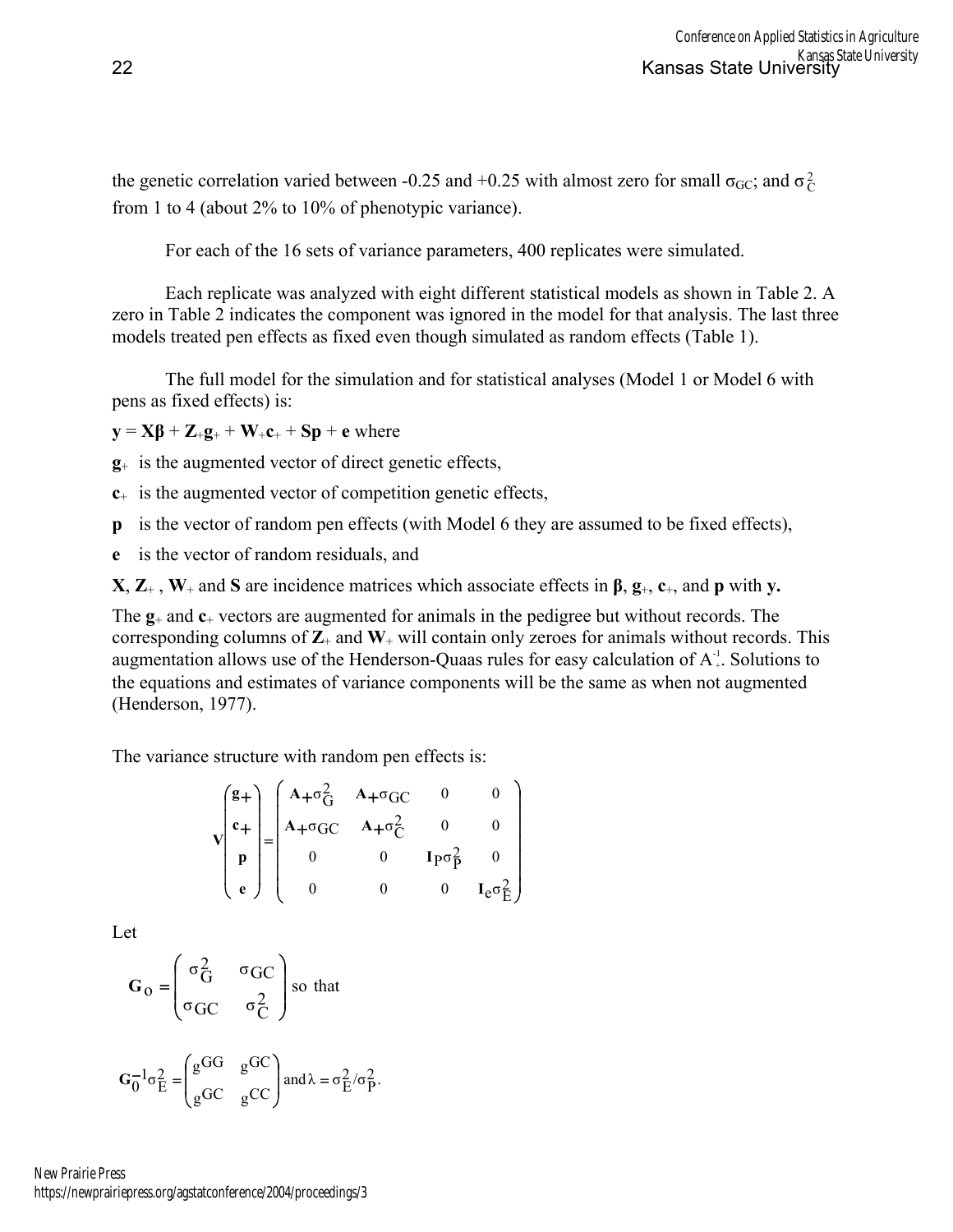The Mixed Model Equations  $x \sigma_E^2$  (Henderson et al., 1959; Henderson, 1963, 1973, 1975a, 1975b) are:

| $\mathbf{X}^{\prime}\mathbf{X}$ | $X'Z_{+}$                                              | $X'W_+$                                                                                                        |                                                                                                                                                                                                                                                |  |
|---------------------------------|--------------------------------------------------------|----------------------------------------------------------------------------------------------------------------|------------------------------------------------------------------------------------------------------------------------------------------------------------------------------------------------------------------------------------------------|--|
|                                 | $Z_+X$ $Z_+Z_+ + A_+^{-1}g$ GG $Z_+W_+ + A_+^{-1}g$ GC |                                                                                                                | X'S<br>Z_{S}<br>$\begin{bmatrix} \hat{\beta} \\ \hat{g} \\ w_+^iS \\ S^iS + I\lambda \end{bmatrix} \begin{bmatrix} X'y \\ \hat{g} \\ \hat{c} \\ \hat{c} \\ S^iY \end{bmatrix} = \begin{bmatrix} X'y \\ Z_+^iy \\ W_+^iy \\ S^iy \end{bmatrix}$ |  |
|                                 |                                                        | $\begin{vmatrix} W_{+}^{'}X & W_{+}^{'}Z_{+}+A_{+}^{-1}g^{GC} & W_{+}^{'}W_{+}+A_{+}^{-1}g^{cc} \end{vmatrix}$ |                                                                                                                                                                                                                                                |  |
| S'X                             | $\mathbf{S}^{\prime} \mathbf{Z}_{+}$                   | $S'W_+$                                                                                                        |                                                                                                                                                                                                                                                |  |

All analyses were with the MTDFREML package which is based on a derivative-free REML algorithm (Boldman et al., 1995).

## **Results**

 Statistical Models 7 and 8 did not produce any surprising results so are ignored here. Tables 3 to 8 show the means of estimates for 400 replicates with statistical models 1 to 6 for variance parameter sets 1 to 6. Tables of means of estimates for the other 10 parameter sets showed similar patterns so will not be discussed.

 The results show that the REML algorithm with the full model and the genetic relationship matrix, estimates of  $\sigma_G^2$ ,  $\sigma_G^2$ ,  $\sigma_{GC}$ ,  $\sigma_P^2$ , and  $\sigma_E^2$  can be partitioned from the total variance.

If the genetic correlation between direct and competition effects  $(\mathbf{r}_g)$ , was ignored, estimates of  $\sigma_p^2$  decreased if  $\mathbf{r}_g$  was negative and increased if  $\mathbf{r}_g$  was positive.

If both  $\mathbf{r}_g$  and  $\sigma_C^2$  were ignored, then estimates of  $\sigma_P^2$  increased dramatically if  $\mathbf{r}_g$  was negative and increased even more dramatically if  $r_g$  was positive.

If, on the other hand,  $\sigma_{\rm p}^2$  was ignored, then estimates of both  $\sigma_{\rm GC}$  and  $\sigma_{\rm C}^2$  increased. The increase was greater with larger  $\sigma_p^2$  but not to the extent that estimates of  $\sigma_p^2$  increased when  $\sigma_c^2$ was ignored.

A rather obvious question is "Why is  $\sigma_P^2$  (the pen variance) inflated when  $\sigma_C^2$  and  $\sigma_{GC}$  are ignored?" One partial explanation goes back at least 50 years when statisticians and animal breeders were generally limited to estimates of variance components with one-way classification models.

 With Henderson's Method One, we were taught that with the intraclass correlation (sire) model: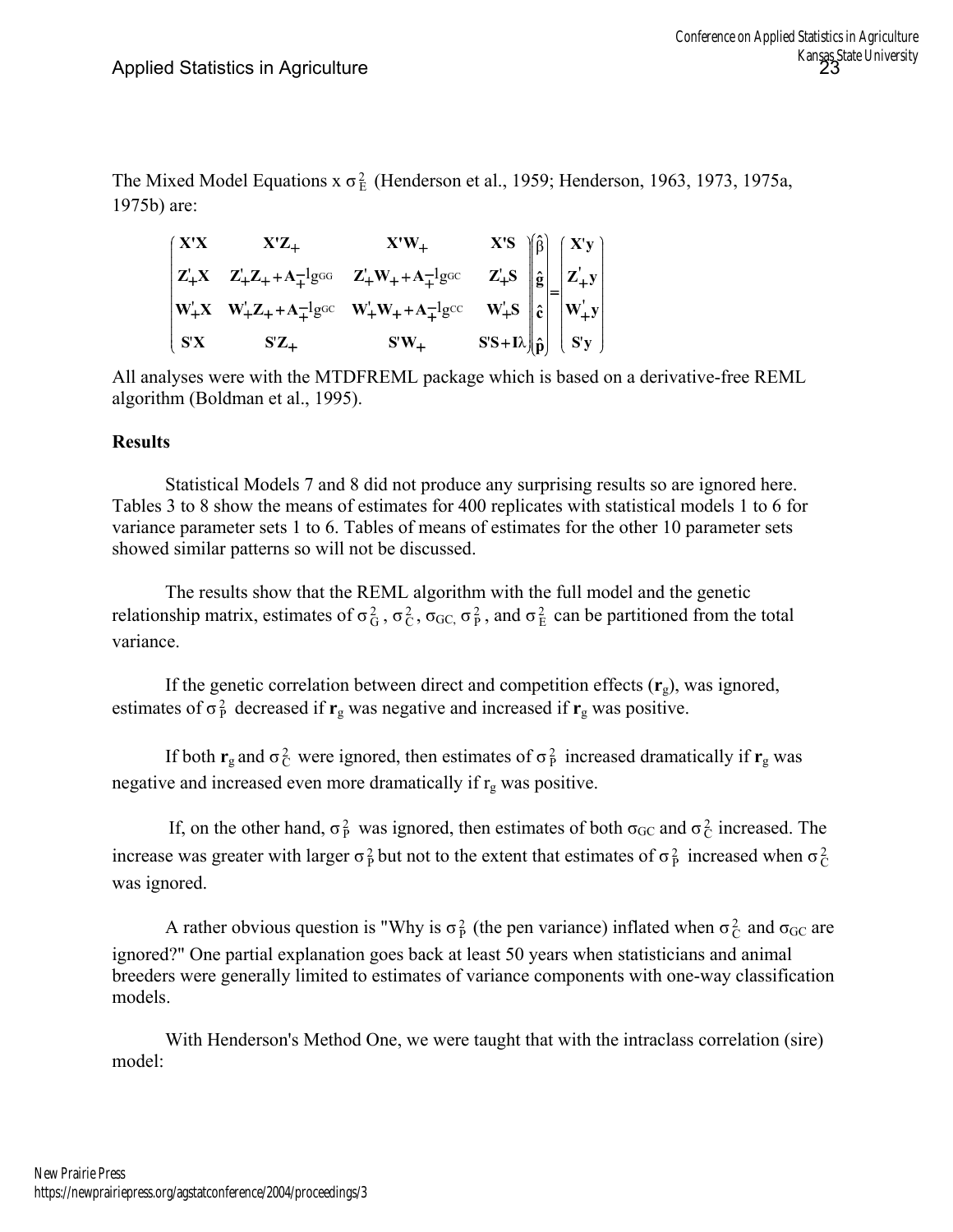$\sigma_S^2$  = COV(PHS1, PHS2) where PHS1 and PHS2 were records of any pair of paternal half-sibs (having the same father but different mothers). Thus,  $\sigma_S^2$  was the covariance between any pair of records in the group. The assumption was that only genes from the sire in common for the pair of paternal half-sibs contribute to the covariance between records of pairs of paternal half-sibs (the sire component of variance).

The competition model, however, is much more complicated.

For one pen (pen effect  $=$  **p**) with 6 pen mates (5 competitors), let  $y_1$  and  $y_2$  be a pair of records from the same pen after adjustment for fixed effects:

$$
y_1 = g_1 + c_2 + c_3 + c_4 + c_5 + c_6 + p + e_1
$$
  

$$
y_2 = g_2 + c_1 + c_3 + c_4 + c_5 + c_6 + p + e_2
$$

If  $\sigma_C^2$  and  $\sigma_{GC}$  are ignored in the analysis and all animals are unrelated:

 $COV(y_1, y_2) = 4\sigma_C^2 + \sigma_P^2 + 2\sigma_{GC}$ 

 $\hat{\sigma}_{\rm P}^2$ Obviously, more than pen effects are in common between pairs of records in a pen. For example, if variances for Parameter Sets (1 to 4) are substituted into COV(**y**1, **y**2), general agreement can be seen with the estimates of pen variance whether the true pen variance was 10 or only 1.

| (1): $4(4) + 10 + 2(-2) = 22$ vs 25.5 |  |  |  |  |
|---------------------------------------|--|--|--|--|
| $(2): 4(4) + 10 + 2(2) = 30$ vs 30.6  |  |  |  |  |
| $(3): 4(4) + 1 + 2(-2) = 13$ vs 16.5  |  |  |  |  |
| $(4): 4(4) + 1 + 2(2) = 21$ vs 21.1   |  |  |  |  |

If only  $\sigma$ <sub>GC</sub> is ignored, then

 $COV(y_1, y_2) = \sigma_p^2 + 2\sigma_{GC}$ 

(This time comparison between COV(**y**1, **y**2) and the estimate of pen variance will be with estimates for Parameter Sets (1, 2, 3, 4, 13, and 14).

|                                  |  |  | $\hat{\sigma}_{\rm p}^2$ |
|----------------------------------|--|--|--------------------------|
| $(1): 10 + 2(-2) = 6$ vs 6.5     |  |  |                          |
| $(3):$ 1 + 2(-2) = -3 vs 0.6     |  |  |                          |
| $(13):$ .1 + 2(-2) = -3.9 vs 0.5 |  |  |                          |
| $(2): 10 + 2(2) = 14$ vs 13.8    |  |  |                          |
| $(4):$ 1 + 2(2) = 5 vs 3.4       |  |  |                          |
| $(14):$ .1 + 2(2) = 4.1 vs 4.3   |  |  |                          |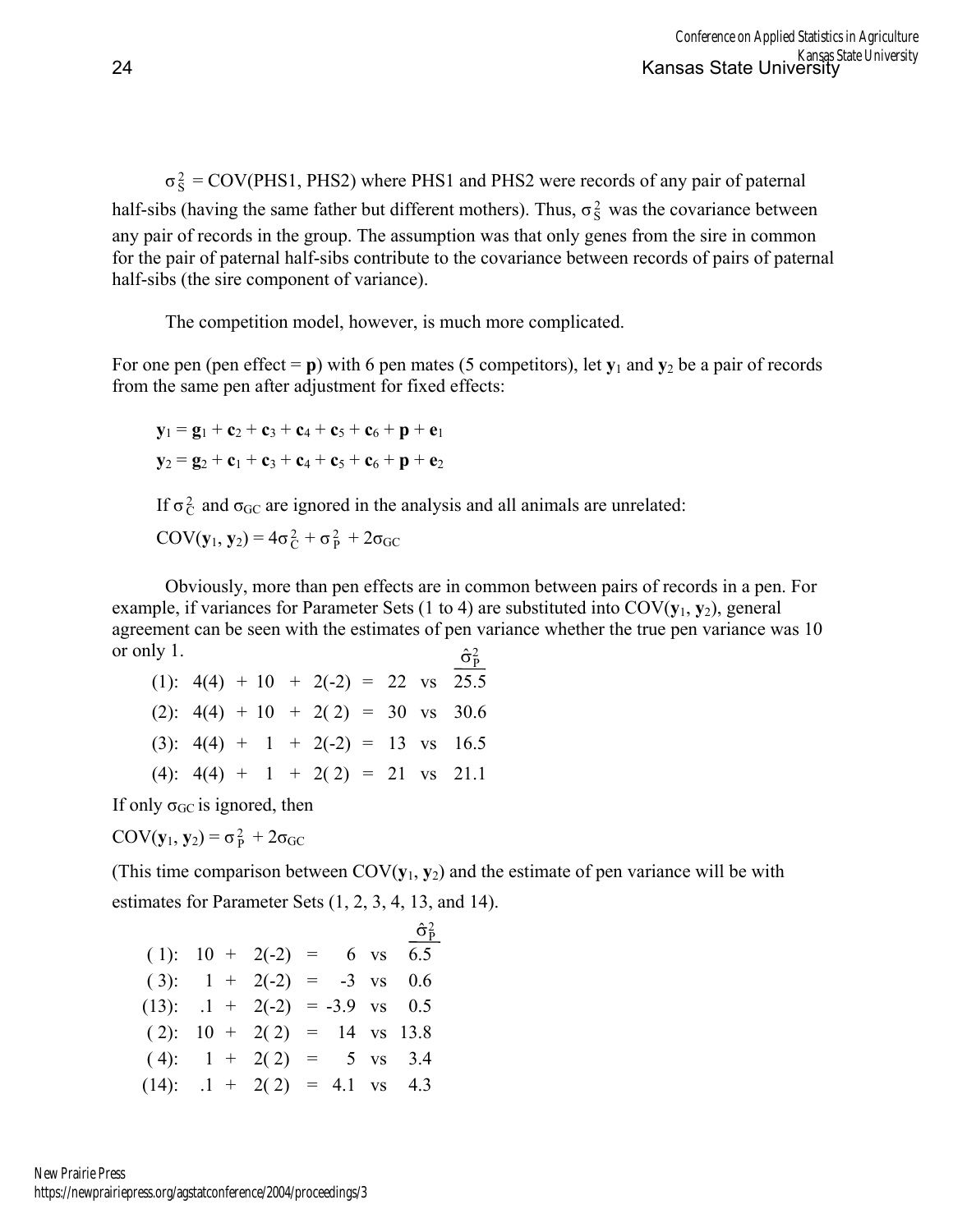Again, this equation explains much of the difference between the true pen variance and estimates when the genetic covariances are ignored. With Parameter Sets (3) and (13), the equation leads to a negative expectation of the variance which is outside the parameter space for a REML estimate although the REML estimates were small. When a positive genetic covariance was ignored, the pen variance was substantially overestimated but was close to what was predicted by the equation that considered the covariance between random pairs of records contributed by the direct-competition genetic covariance. Although the true situation is more complex, the simple expectations based on pairs of animals in the same pen explain much of the difference between estimates of pen variance and true pen variance.

# **Summary**

- 1) Relationships among animals with the full model:
- a) allowed recovery of  $\sigma_G^2$ ,  $\sigma_C^2$ ,  $\sigma_{GC}$ ,  $\sigma_P^2$ , and  $\sigma_E^2$  for a trait with imbedded competition effects,
- b) but with small  $\sigma_p^2$ ,  $\sigma_p^2$  was consistently overestimated.
- 2) If competition effects were ignored:
- a)  $\hat{\sigma}_{\text{P}}^2$  was inflated,
	- b) if the direct-competition genetic correlation was positive, the estimate of the correlation increased, although  $\hat{\sigma}_G^2$  was affected only a little,
- c) if the direct-competition genetic correlation was negative, the estimate of  $\sigma_p^2$  increased less, but  $\hat{\sigma}_{G}^{2}$  did increase, and
	- d) obviously, the ignored variances go someplace but not to the residual variance (unless only  $\sigma_G^2$  and  $\sigma_E^2$  were estimated).
- 3) Analysis with the model assuming pen effects were fixed:
- a) allowed separation of  $\sigma_G^2$ ,  $\sigma_{GC}$ ,  $\sigma_C^2$ , and  $\sigma_E^2$ , and
- b) resulted in smaller SE of estimates of  $\sigma_{GC}$  and  $\sigma_C^2$  (results not shown here).
- 4) As a word of caution, estimates for models with competition effects with real data will likely depend on:
	- a) design of the experiment and corresponding parameters,
	- b) features of the pen such as shape and feeding space,
	- c) number of competitors,
	- d) the method for assigning pigs to pens, and
	- e) the pedigree structure within and across pens.
- 5) The next step would be to examine estimates of direct and competition additive genetic values with models containing competition effects.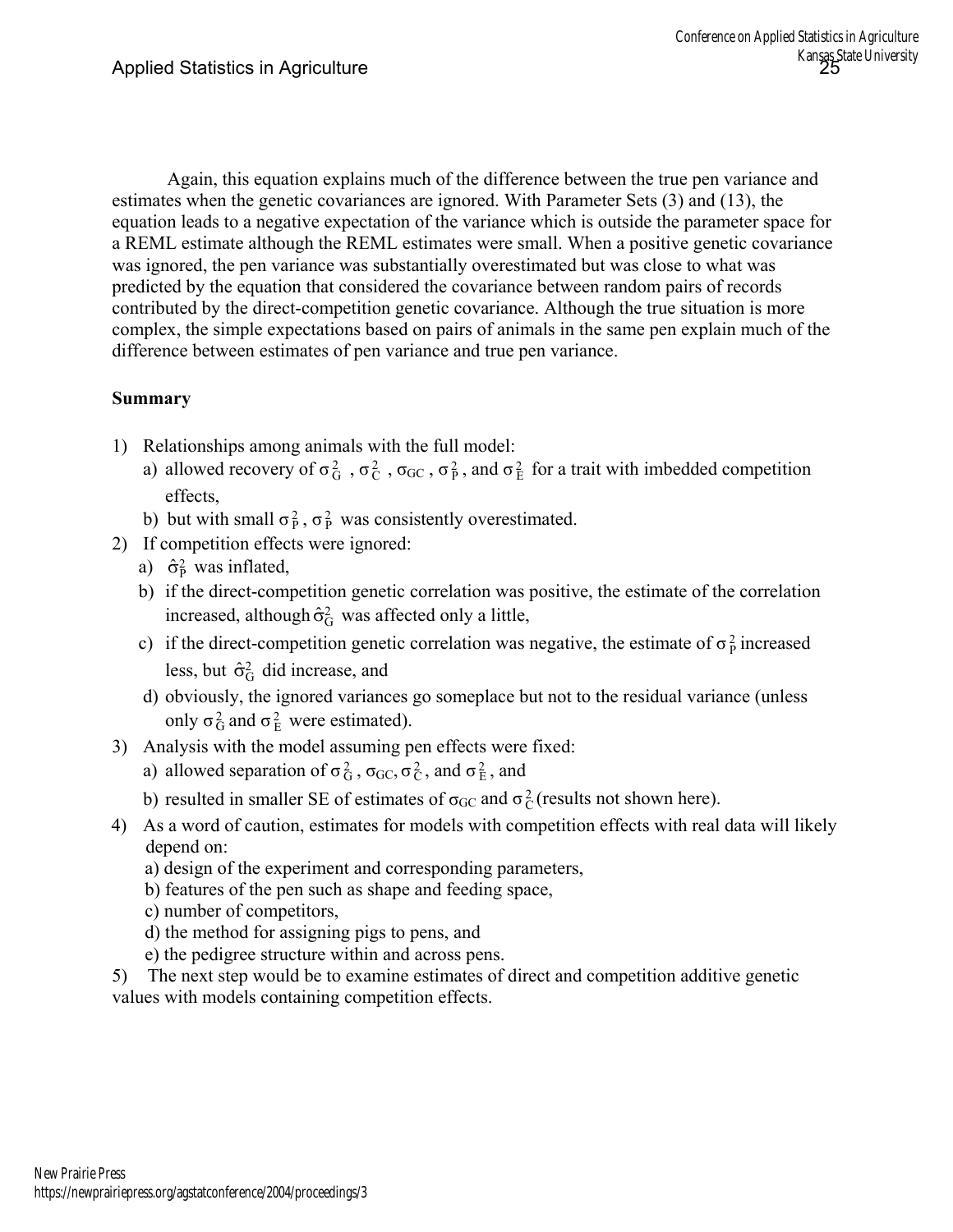# **Literature Cited**

- Boldman, K. G., L. A. Kriese, L. D. Van Vleck, C. P. Van Tassell, and S. D. Kachman. 1995. *A Manual for Use of MTDFREML* (DRAFT). A set of programs to obtain estimates of variances and covariances. USDA-ARS, Roman L. Hruska U.S. Meat Animal Research Center, Clay Center, NE. (120 pp).
- Henderson, C. R. 1963. Selection index and expected genetic advance. In: Statistical Genetics and Plant Breeding. Publication 982, National Academy of Science – National Research Council, Washington, DC, pp 141-163.
- Henderson, C. R. 1973. Sire evaluation and genetic trends. In: Proceedings of the Animal Breeding and Genetics Symposium in Honor of Dr. Jay L. Lush. Am. Soc. An. Sci. and Am. Dairy Sci. Assn., Champaign, IL. pp 10-43.
- Henderson, C. R. 1975a. Best linear unbiased estimation and prediction under a selection model. Biometrics 31:423-447.
- Henderson, C. R. 1975b. Use of all relatives in intraherd prediction of breeding values and real producing abilities. J. Dairy Sci. 58:1910-1916.
- Henderson, C. R. 1976. A simple method for computing the inverse of a numerator relationship matrix used in prediction of breeding values. Biometrics 32:69-83.
- Henderson, C. R. 1977. Best linear unbiased predictions of breeding values not in the model for records. J. Dairy Sci. 60:783-787.
- Henderson, C. R., O. Kempthorne, S. R. Searle, and C. N. von Krosigk. 1959. The estimation of environmental and genetic trends from records subject to culling. Biometrics 15:192-218.
- Muir, W. M., and A. Schinkel. 2002. Incorporation of competitive effects in breeding programs to improve productivity and animal well being. In: Editors. Proc.  $7<sup>th</sup>$  World Cong. on Genetics Appl. to Livestock Prod. CD-ROM communication no 14-07. Montpellier, France, Aug. 19-23, 2002.
- Quaas, R. L. 1976. Computing the diagonal elements and inverse of a large numerator relationship matrix. Biometrics 32:949-953.
- Van Vleck, L. D. 1994. Algorithms for simulation of animal models with multiple traits and with maternal and non-additive genetic effects. Brazilian J. Genetics 17:53-57.
- Willham, R. L. 1963. The covariance between relatives for characters composed of components contributed by related individuals. Biometrics 19:18-27.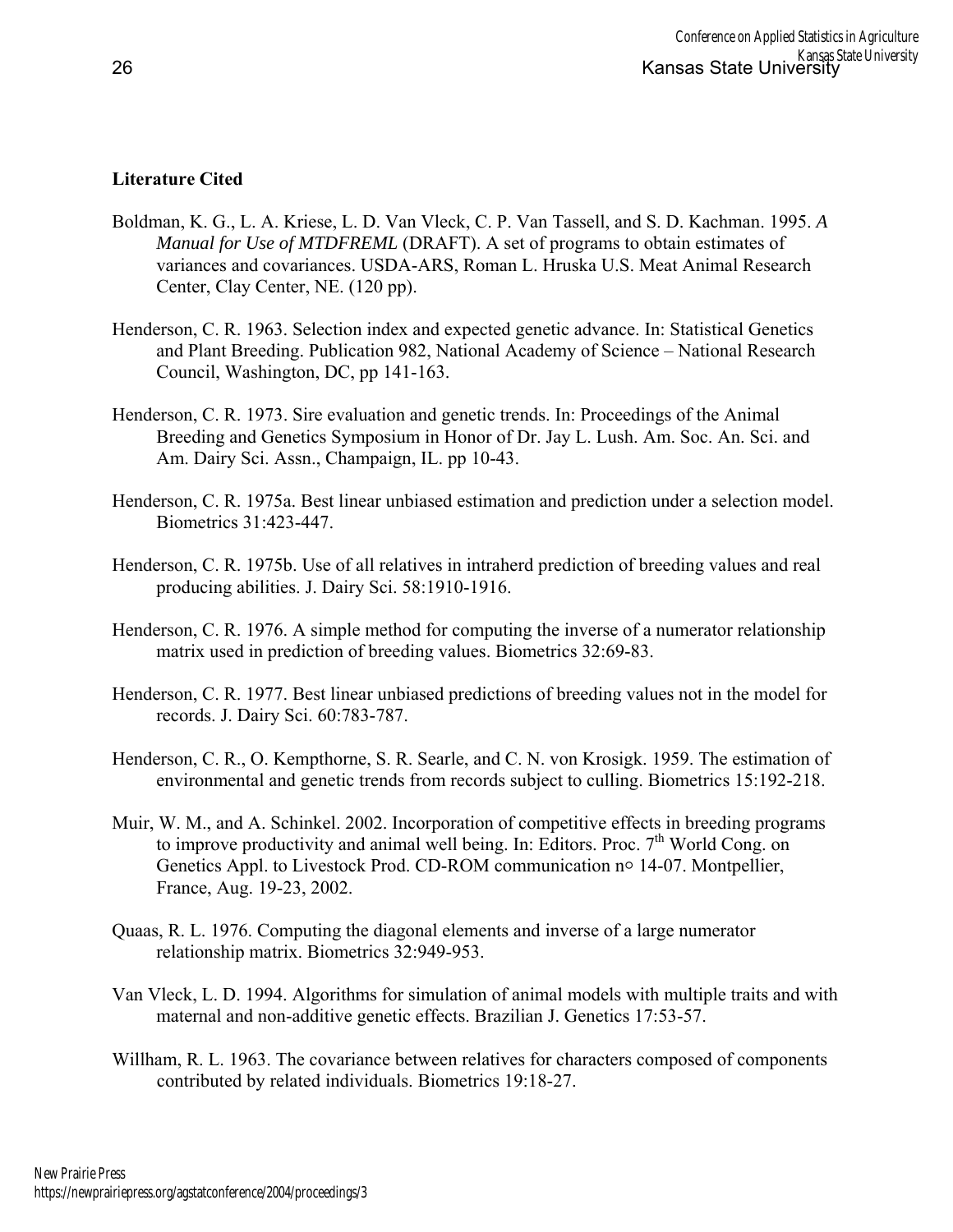| Parameter      |              |                |                |                    |              |
|----------------|--------------|----------------|----------------|--------------------|--------------|
| Set            | $\sigma_G^2$ | $\sigma_{GC}$  | $\sigma_C^2$   | $\sigma_{\rm p}^2$ | $\sigma_E^2$ |
| $\mathbf{1}$   | 16           | $-2$           | $\overline{4}$ | 10                 | 16           |
| $\overline{2}$ | 16           | $\overline{2}$ | 4              | 10                 | 16           |
| $\overline{3}$ | 16           | $-2$           | 4              | 1                  | 16           |
| $\overline{4}$ | 16           | $\overline{2}$ | 4              | 1                  | 16           |
| 5              | 16           | $-1$           | 1              | 10                 | 16           |
| 6              | 16           | 1              |                | 10                 | 16           |
| $\overline{7}$ | 16           | $\cdot$        | 4              | 10                 | 16           |
| 8              | 16           | $\cdot$        | 4              | 1                  | 16           |
| 9              | 16           | $\cdot$        |                | 10                 | 16           |
| 10             | 16           | $\cdot$        |                | 1                  | 16           |
| 11             | 16           | $-1$           | 1              | 1                  | 16           |
| 12             | 16           | $\mathbf{1}$   | $\mathbf{1}$   | $\mathbf{1}$       | 16           |
| 13             | 16           | $-2$           | 4              | $\cdot$            | 16           |
| 14             | 16           | $\overline{2}$ | 4              | $\cdot$            | 16           |
| 15             | 16           | $\cdot$        | 4              | $\cdot$            | 16           |
| 16             | 16           |                |                |                    | 16           |

Table 1. Combinations of variance parameters for simulation<sup>a</sup>

16 16 1 1 1 1 16<br>  ${}^{a} \sigma_{G}^{2}$  = direct genetic variance,  $\sigma_{C}^{2}$  = competition genetic variance,  $\sigma_{\rm GC}$  = covariance between direct and competition genetic effects,  $\sigma_P^2$  = variance of pen effects, and  $\sigma_E^2$  = variance of uncorrelated residual effects.

Table 2. Assumptions for statistical models for analyses $a$ 

| Model          | $\sigma_G^2$ | $\sigma_{GC}$ | $\sigma_C^2$      | $\sigma_P^2$ | $\sigma^2_{E}$ |
|----------------|--------------|---------------|-------------------|--------------|----------------|
|                |              | ٦             |                   |              |                |
| $\overline{2}$ | V            | 0             | $\mathbf{\hat{}}$ |              |                |
| 3              | $\mathbf{v}$ | ⋂             |                   |              |                |
| 4              | ٦            |               |                   |              |                |
| 5              |              |               |                   |              |                |
| 6              | N            |               |                   | Fix          |                |
|                |              |               |                   | Fix          |                |
| 8              |              |               |                   | Fix          |                |

8  $\sqrt{\frac{0}{0}}$  0 Fix  $\sqrt{\frac{0}{0}}$  Fix  $\sqrt{\frac{0}{0}}$  indicates not included, Fix indicates the random pen effects were considered to be fixed effects in the analyses.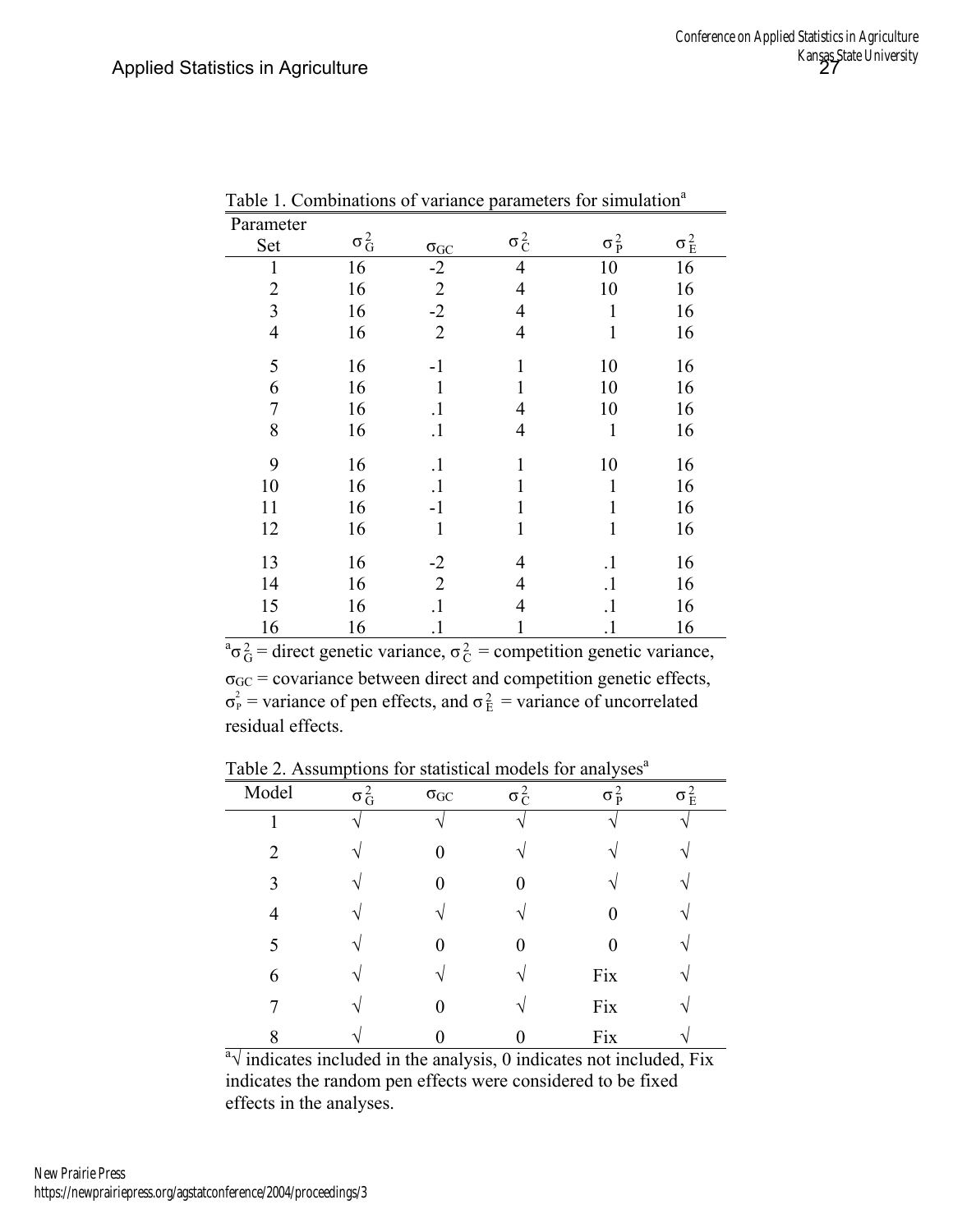| tin variante parameters. |              |               |              |                    |                    |  |  |
|--------------------------|--------------|---------------|--------------|--------------------|--------------------|--|--|
| Analysis                 | $\sigma_G^2$ | $\sigma_{GC}$ | $\sigma_C^2$ | $\sigma_{\rm p}^2$ | $\sigma_{\rm E}^2$ |  |  |
| True                     | 16.0         | $-2.0$        | 4.0          | 10.0               | 16.0               |  |  |
| 1                        | 15.9         | $-2.1$        | 4.0          | 10.0               | 16.0               |  |  |
| $\overline{2}$           | 17.6         |               | 4.4          | 6.5                | 17.0               |  |  |
| 3                        | 22.6         |               |              | 25.5               | 16.9               |  |  |
| $\overline{4}$           | 17.4         | 0.1           | 6.5          |                    | 16.3               |  |  |
| 5                        | 18.7         |               |              |                    | 43.2               |  |  |
| 6                        | 15.3         | $-2.3$        | 4.2          | Fix                | 16.0               |  |  |

Table 3. Means of estimates from 400 replicates with Parameter Set 1 with Analysis Models 1 to 6 compared with true values of the variance parameters.

Table 4. Means of estimates from 400 replicates with Parameter Set 2 with Analysis Models 1 to 6 compared with true values of the variance parameters.

| ulv tuliulivv  | purumvivro.  |               |              |                    |              |
|----------------|--------------|---------------|--------------|--------------------|--------------|
| Analysis       | $\sigma_G^2$ | $\sigma_{GC}$ | $\sigma_C^2$ | $\sigma_{\rm p}^2$ | $\sigma_E^2$ |
| True           | 16.0         | 2.0           | 4.0          | 10.0               | 16.0         |
| 1              | 15.6         | 1.8           | 3.9          | 10.6               | 16.2         |
| $\overline{2}$ | 13.9         |               | 3.5          | 14.0               | 15.5         |
| 3              | 16.2         |               |              | 30.6               | 16.2         |
| 4              | 18.4         | 4.5           | 6.5          |                    | 16.3         |
| 5              | 19.8         |               |              |                    | 42.8         |
| 6              | 16.0         | 2.2           | 4.3          | Fix                | 16.1         |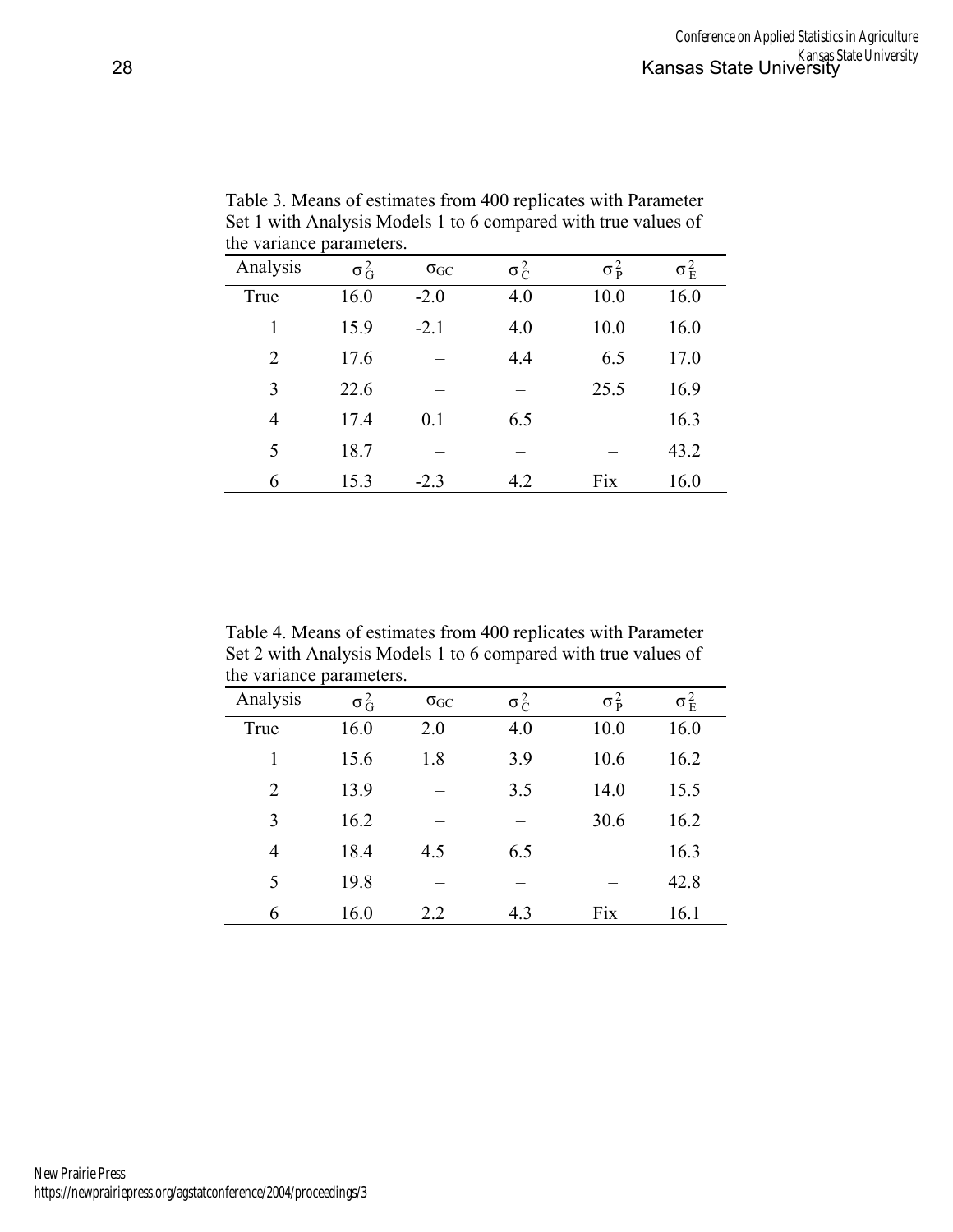| Analysis       | $\sigma_G^2$ | $\sigma_{GC}$ | $\sigma_C^2$ | $\sigma_{\rm p}^2$ | $\sigma_{\rm E}^2$ |
|----------------|--------------|---------------|--------------|--------------------|--------------------|
| True           | 16.0         | $-2.0$        | 4.0          | 1.0                | 16.0               |
| 1              | 16.3         | $-2.5$        | 3.8          | 2.3                | 15.4               |
| $\overline{2}$ | 18.0         |               | 3.5          | 0.6                | 17.1               |
| 3              | 22.7         |               |              | 16.5               | 16.9               |
| $\overline{4}$ | 16.4         | $-2.0$        | 4.3          |                    | 15.6               |
| 5              | 19.2         |               |              |                    | 34.2               |
| 6              | 16.0         | $-2.3$        | 4.2          | Fix                | 15.5               |

Table 5. Means of estimates from 400 replicates with Parameter Set 3 with Analysis Models 1 to 6 compared with true values of the variance parameters.

Table 6. Means of estimates from 400 replicates with Parameter Set 4 with Analysis Models 1 to 6 compared with true values of the variance parameters.

| Analysis       | $\sigma_G^2$ | $\sigma_{GC}$ | $\sigma_C^2$ | $\sigma_{\rm p}^2$ | $\sigma_E^2$ |
|----------------|--------------|---------------|--------------|--------------------|--------------|
| True           | 16.0         | 2.0           | 4.0          | 1.0                | 16.0         |
| 1              | 15.4         | 1.5           | 3.5          | 3.0                | 16.1         |
| $\overline{2}$ | 14.3         |               | 3.4          | 4.8                | 15.2         |
| 3              | 16.2         |               |              | 21.1               | 16.1         |
| 4              | 16.1         | 2.3           | 4.2          |                    | 16.2         |
| 5              | 19.0         |               |              |                    | 34.1         |
| 6              | 15.8         | 2.1           | 4.4          | Fix                | 16.1         |